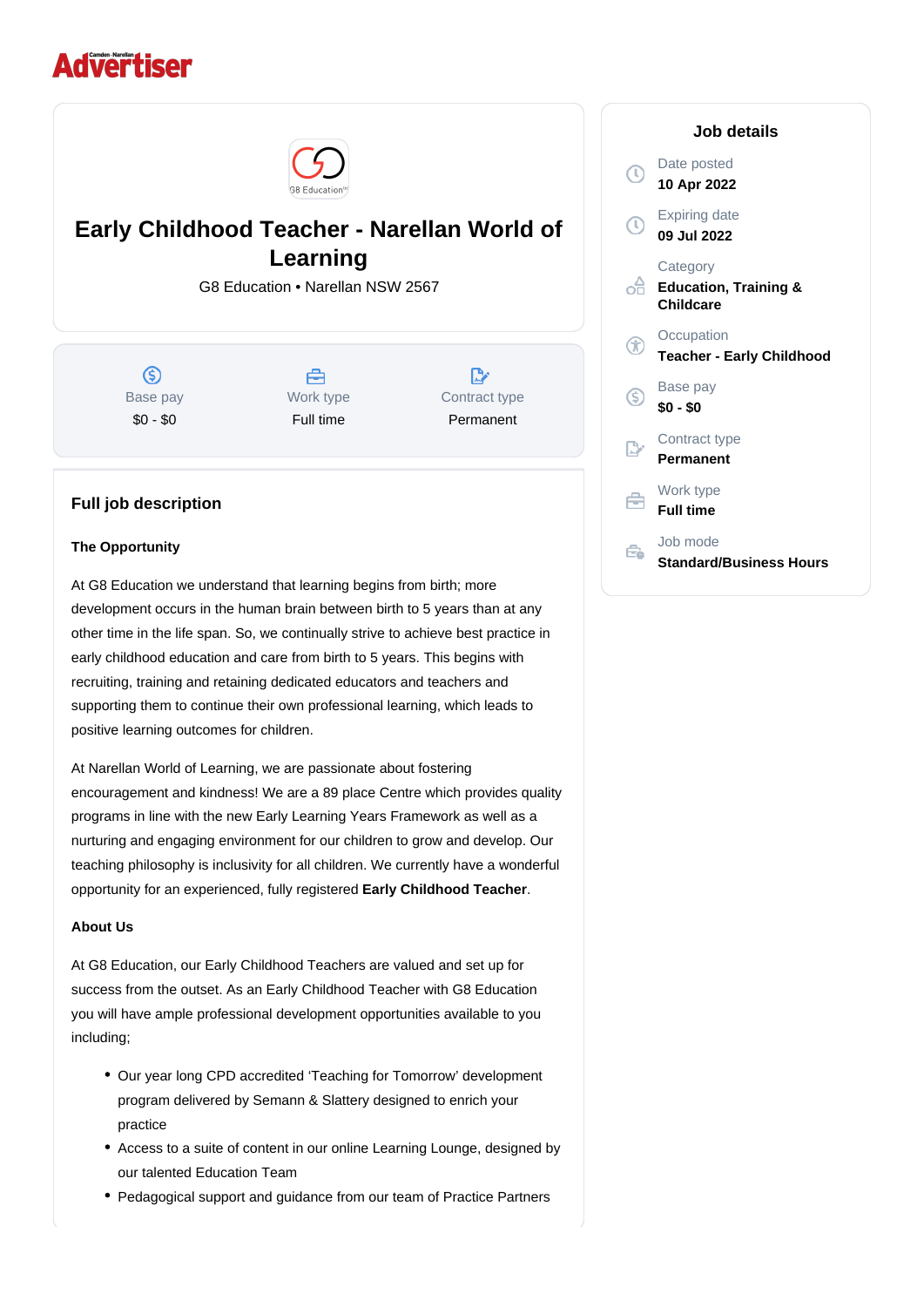and coaches

• VIT Mentor Program for our Provisional Teachers

 For more information or photos of the Centre please visit: [Narellan World of](https://www.worldoflearning.com.au/childcare-narellan)  [Learning](https://www.worldoflearning.com.au/childcare-narellan)

About You

- You will be able to demonstrate an Early Childhood philosophy, supported by an age-responsive approach to teaching and learning,
- You will also share in our commitment to inspiring the children in our care to reach their full potential.

Successful Applicants must hold

- An ACECQA approved Bachelor or Masters of Education (Early Childhood)
- Current Working with Children Check
- Teacher's Registration or eligible to apply

#### The Benefits

With more than 450 early learning centres nationwide, G8 Education has the resources to reward your dedication with generous benefits and opportunities to grow:

- Attractive wages well above award
- Access a 50% discount on early education and childcare fees at any G8 Education Centre, and a 25% discount for family members
- CPD Accredited 'Teaching for Tomorrow' Development Program exclusively for our teachers run by Semann & Slattery
- A dedicated Early Learning & Education Leadership Team to support you to contribute to the lives of children in their important early years
- 50 hours of NESA approved training available
- Great work life balance with flexible hours available (i.e., 9am-3pm if applicable)
- Access to G8's Online Learning Lounge with more than 70 hours of professional development
- Exclusive access to G8 Education's benefits platform, with discounts to 350+ retailers
- Counselling for team members and their families through Employee Assistance Program (EAP)
- Financial Coaching
- Nutritional consulting

As part of the Team, you will feel appreciated, valued and enjoy a truly supportive and fun work environment.

How to apply:

If you are interested or would like to find out more, apply now or contact the team at [recruitmentsupport@g8education.edu.au](mailto:recruitmentsupport@g8education.edu.au)